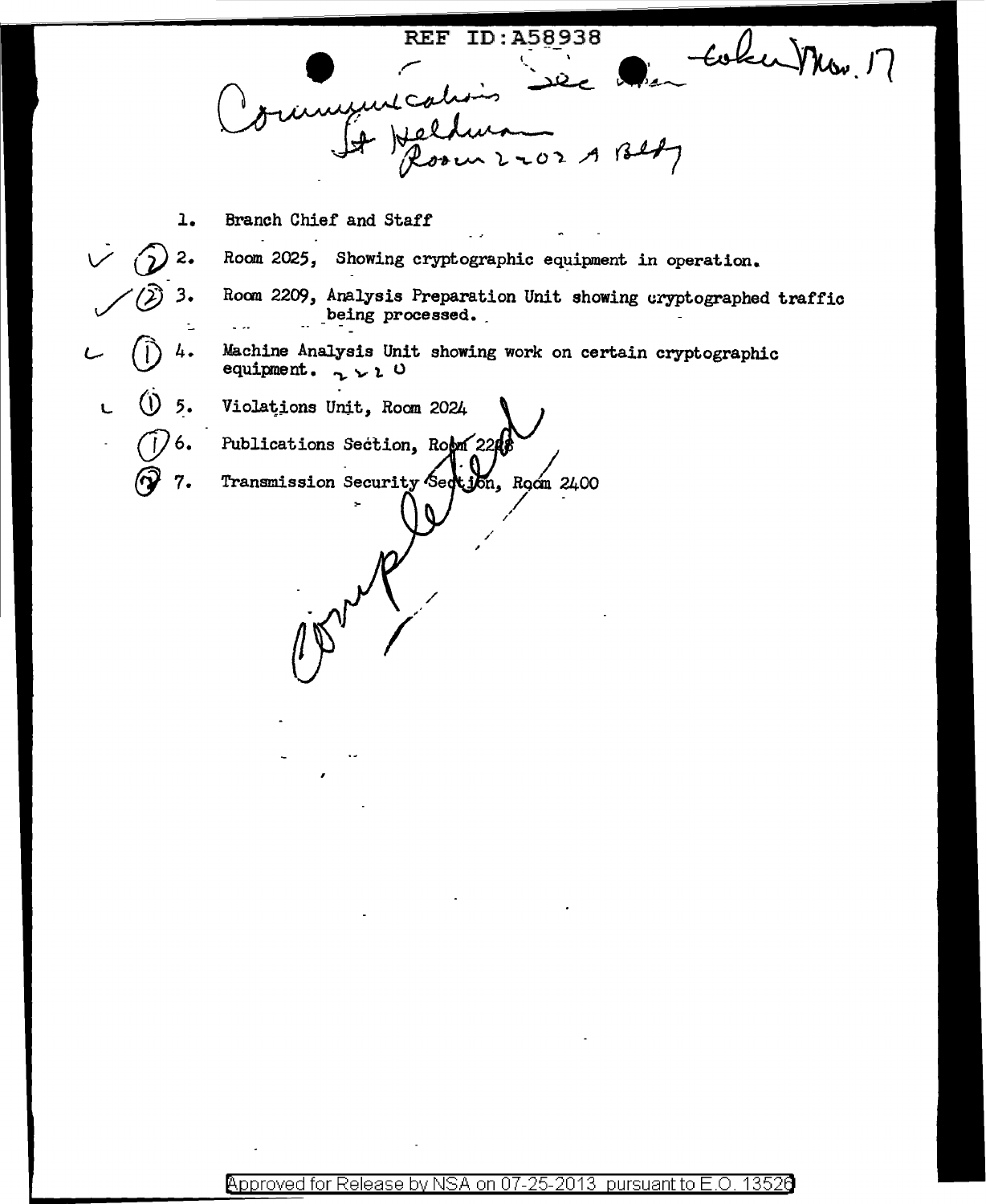Font Fitting French B Bldg

SHOT A

To be taken from behind Lt. Conley desk in the China Area in such a way that significant materials on his desk are in the hand of a few officers or in the foreground while three rows of tables with four girls each handling piles of raw traffic and "dit" books are in the center and background. Plenty of maps and charts to be in evidence on the walls and posts, et cetera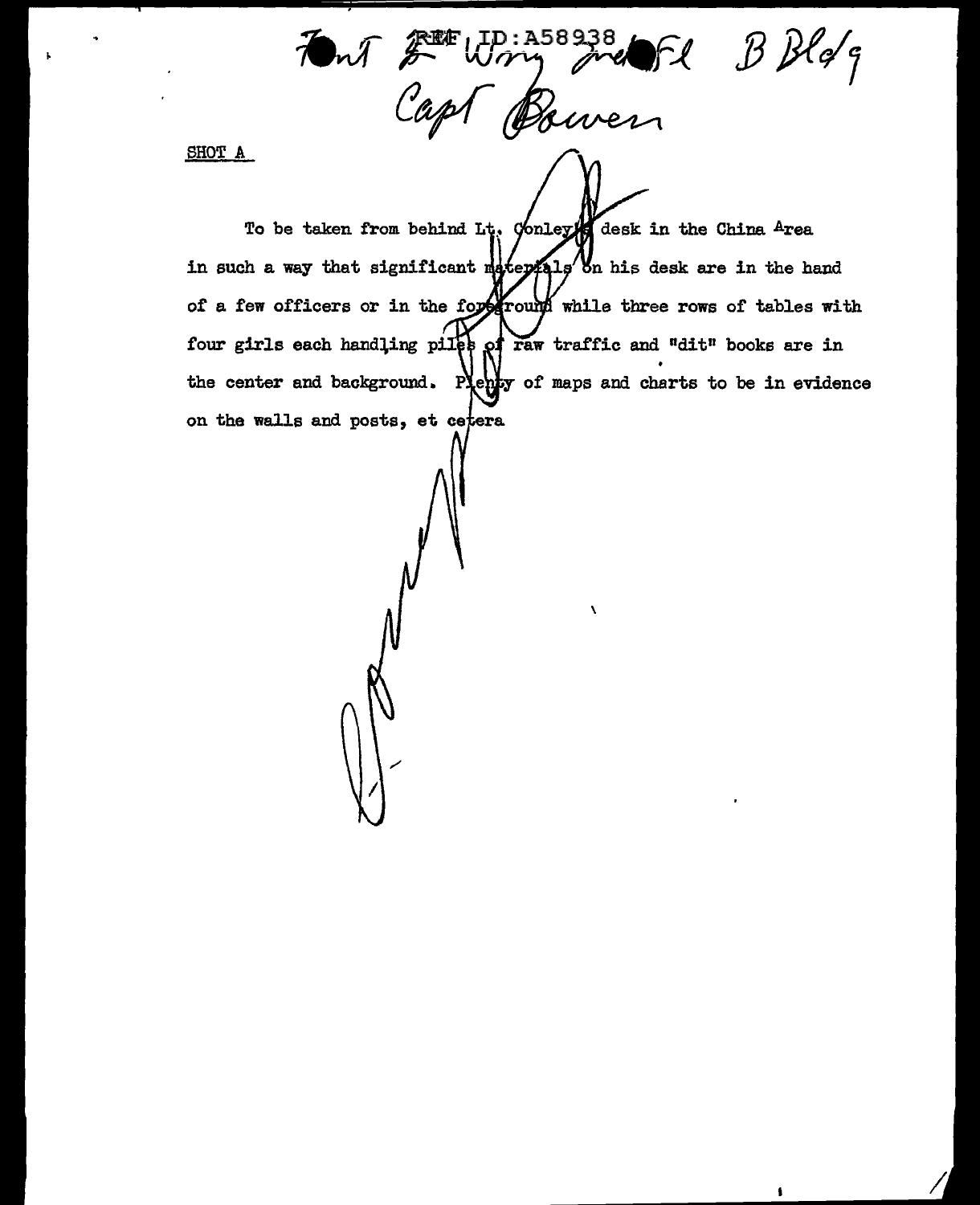## REF ID: A58938

SHOT B

•<br>•

To be taken from behind Mr. Miller's desk - probably requiring the move a file cabinet. Maps and gazetteers will be in evidence plus a drawer or two of place name cards on Mr. Miller's desk while extra maps will be dummied up on any blank wall space to complete the background.

Mr. Miller, and Mr. Bliss plus T/5 Thpmpson in foregound with regular complement of personnel sitting at other desks and typewriters.